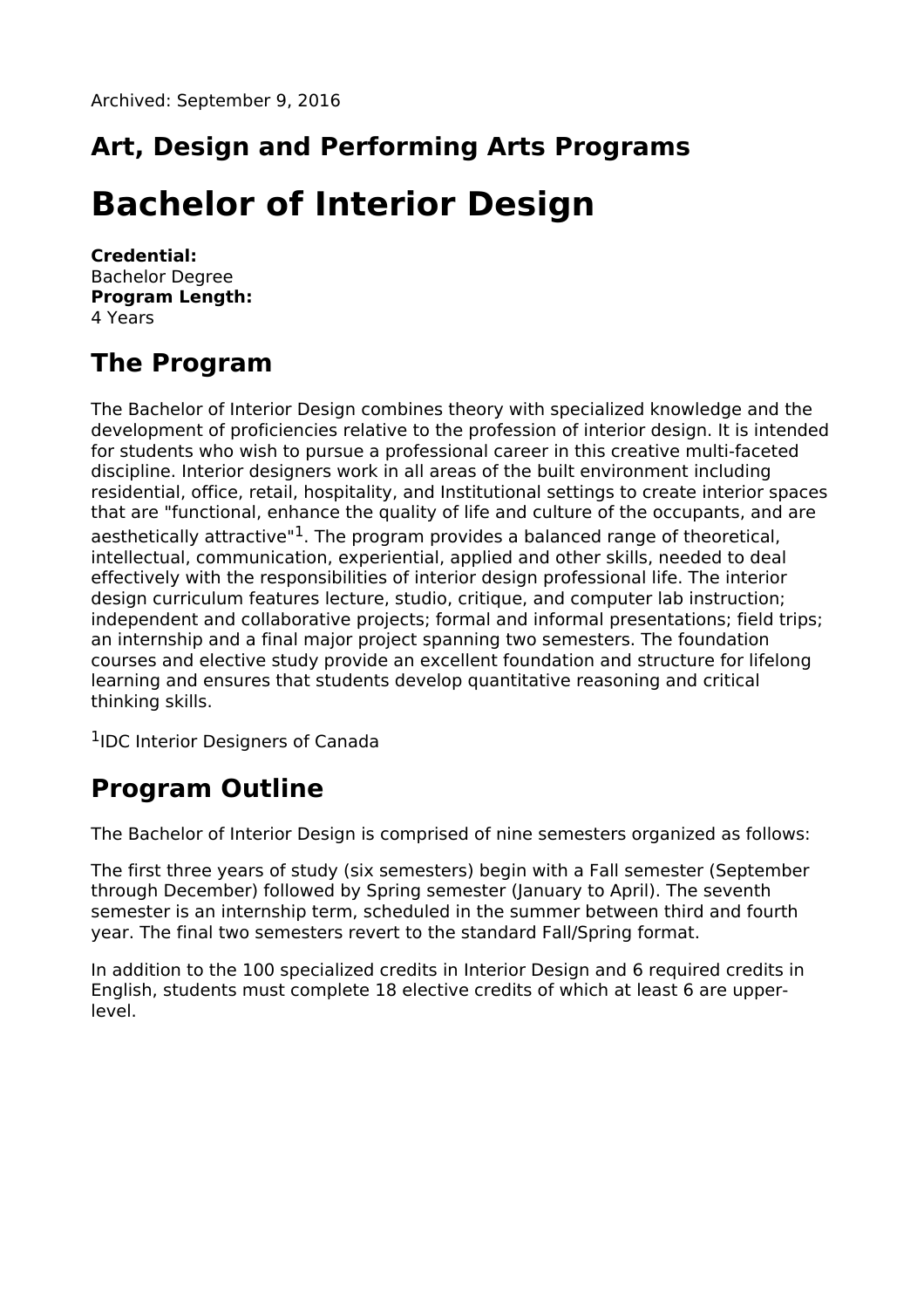| Year 1                                              | <b>Credits</b> |
|-----------------------------------------------------|----------------|
| ARTI 100 - (Applied Design Primer)                  |                |
| ARTI 105 - (Applied Drafting I)                     |                |
| ARTI 107 - (CAD for Interior Designers)             |                |
| ARTI 121 - (Three Dimensional Design Issues I)      |                |
| ARTI 128 - (Design Process)                         |                |
| ARTI 130 - (Interior Design: An Introduction)       |                |
| ARTI 132 - (Interior Design Materials)              |                |
| ARTI 134 - (Illustration and Communication I)       |                |
| <b>ENGL 115 - (University Writing and Research)</b> | 3              |
| <b>ENGL 204 - (Business and Technical Writing)</b>  | 3              |
| <b>Total Credits</b>                                | 30             |

| Year 2                                                                  | <b>Credits</b> |
|-------------------------------------------------------------------------|----------------|
| ARTI 203 - (CAD for Interior Designers II - AutoCAD)                    |                |
| ARTI 209 - (Overview of Art History)                                    |                |
| ARTI 210 - (History of Design II)                                       | 3              |
| ARTI 215 - (Critical Thinking & Research Methods)                       | 3              |
| ARTI 223 - (Building Construction and Detailing for Interior Designers) | 3              |
| ARTI 232 - (Concept to Production II)                                   | 3              |
| ARTI 242 - (Concept to Production I)                                    |                |
| ARTI 254 - (Illustration and Communications II)                         | 3              |
| ARTI 260 - (3D Design: Workshop)                                        | 3              |
| ARTI 270 - (Interior Design II)                                         | 1.5            |
| ARTI 271 - (Interior Design I)                                          | 1.5            |
| One general electives*                                                  | 3              |
| <b>Total Credits</b>                                                    | 33             |

| Year 3                                                                                                             | Credits   |
|--------------------------------------------------------------------------------------------------------------------|-----------|
| ARTI 304 - (Interior Design Detailing I)                                                                           |           |
| ARTI 307 - (CAD for Interior Designers III)                                                                        | 3         |
| ARTI 315 - (Interior Design Internship Preparation) Only required if taking ARTI 350:<br>Summer Internship/Seminar | $ *_1$    |
| ARTI 320 - (Design Theory: Contemporary Issues I)                                                                  | 3         |
| ARTI 330 - (Design Theory: Contemporary Issues II)                                                                 |           |
| ARTI 332 - (Building Codes and Specifications)                                                                     | 3         |
| ARTI 342 - (Interior Design: Concept to Production III)                                                            |           |
| ARTI 352 - (Interior Design: Concept to Production IV)                                                             | 3         |
| ARTI 370 - (Interior Design III)                                                                                   | 1.5       |
| ARTI 371 - (Interior Design IV)                                                                                    | 1.5       |
| Two general electives*                                                                                             | 6         |
| <b>Total Credits</b>                                                                                               | 30 or *31 |

| Year 3 - Intersession                                                             | Credits |
|-----------------------------------------------------------------------------------|---------|
| ARTI 350 - (Summer Internship/Seminar) or,<br>An approved Field School program ** |         |
| <b>Total Credits</b>                                                              |         |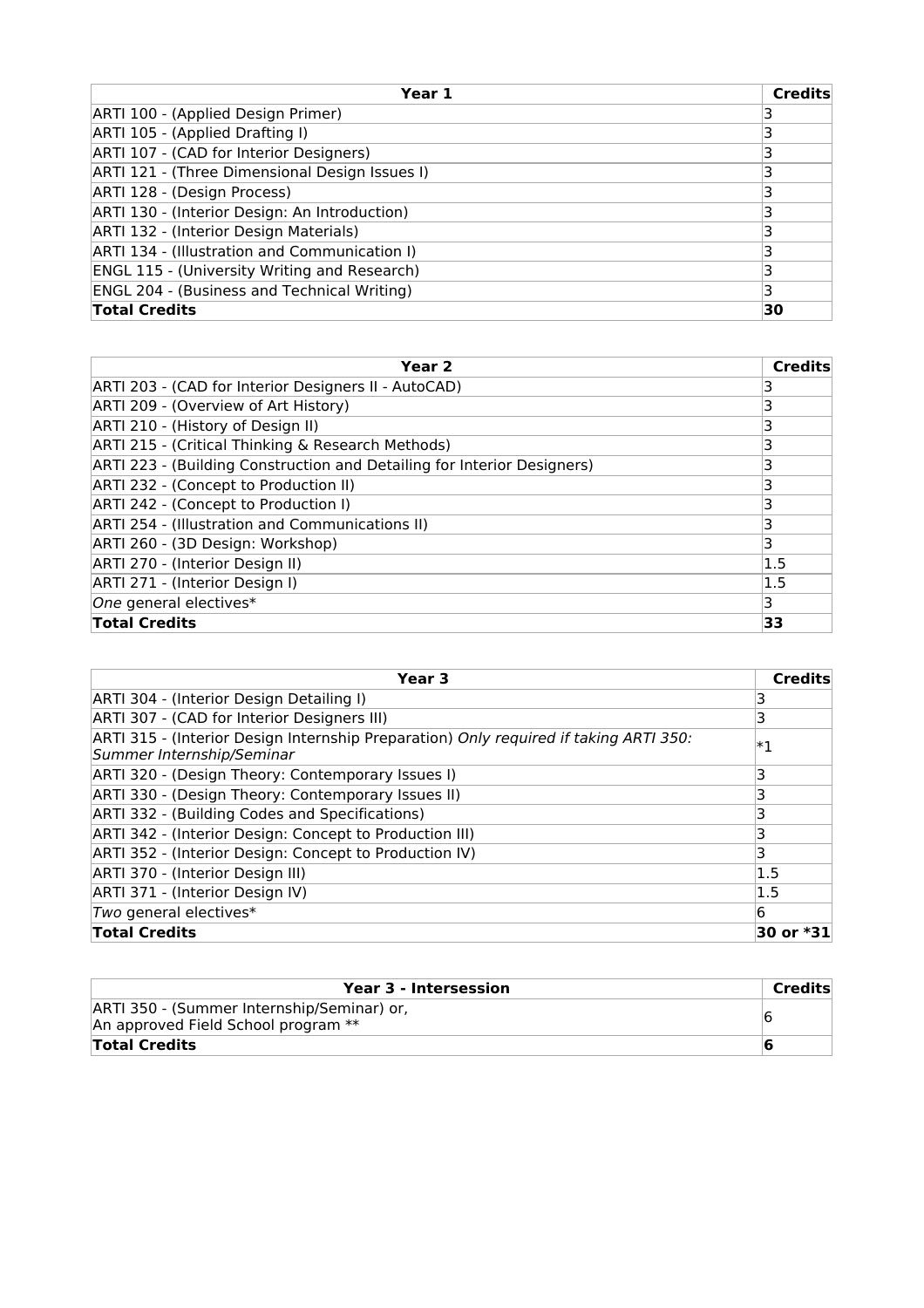| Year 4                                                        | <b>Credits</b> |
|---------------------------------------------------------------|----------------|
| ARTI 405 - (Interior Design Detailing II)                     |                |
| ARTI 420 - (Building Systems: Related Professions)            |                |
| ARTI 429 - (Professional Practice for Interior Designers)     |                |
| ARTI 440 - (Major Project: Research Stage)                    |                |
| ARTI 442 - (Major Project: Presentation and Working Drawings) | 6              |
| ARTI 454 - (Professional Presentation Skills)                 |                |
| Three general electives*                                      | 19             |
| <b>Total Credits</b>                                          | 30             |

**Note:** Students must take a minimum of one course in three different faculties to meet the breadth requirement.

**\*** Students must complete 18 elective credits of which at least 6 are upper-level.

**\*\*** The Department Chair must approve any Field School options. Field School courses may have enhanced fees. For further information check the Field Schools page.

### **Admission Requirements**

- General admission requirements apply.
- English 12 with minimum "C" grade for students enrolling in English 115.
- A minimum "C" grade in one of Principles of Mathematics 11, Applications of Mathematics 11, or Foundations of Mathematics 11.
- All students seeking enrolment in the Bachelor of Interior Design program must have an interview with the Faculty Selection Committee prior to admission.
- For interview dates, please contact the Admissions office at 1-888-920-2221 local 6400.
- Bachelor of Interior Design candidates must bring the following to the interview:
	- $\circ$  A 100-300 word written statement on reasons and goals for seeking enrolment in the program and indicating research about the profession;
	- A resume;
	- A portfolio demonstrating aptitude as described below:
		- A minimum of 10, maximum of 15, examples of artwork that should include:
			- 2 3 Original black and white drawings in a variety of media.
			- 2 3 Original paintings or illustrations in a variety of media demonstrating the use of colour.
		- And a variety of examples from the following to make up the balance:
			- Original collages or mixed-media pieces exploring specific themes.
				- Photographs, slides, and/or digital files of three-dimensional artwork such as installation, sculpture, and pottery.
				- **Traditional and digital photography utilized as a means of personal** expression and/or communication.
				- Graphic print work such as linocuts, woodcuts, silkscreens, etc.
				- **Photographs of mural art.**
				- **Photographs or originals of various crafts such as quilting, stitchery,** fashion design, or jewelry design.

#### **Notes on Admission**

Due to the nature of the contemporary work place, students should be familiar with fundamental computer skills such as word processing before considering an education in Interior Design, to ensure they can complete course work.